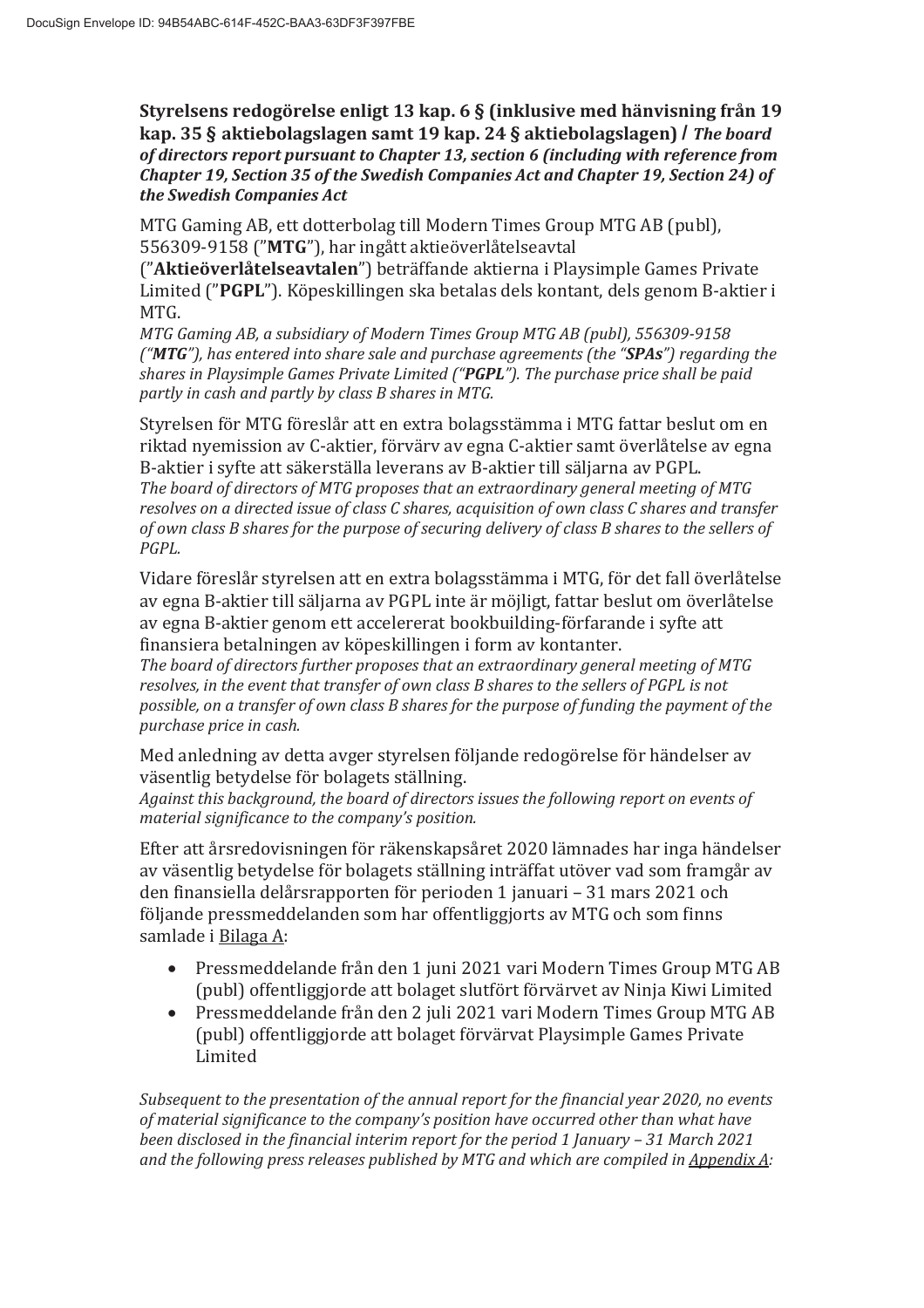- x *Press release from 1 June 2021 wherein Modern Times Group MTG AB (publ) announced the completion of the acquisition of Ninja Kiwi Limited*
- x *Press release from 2 July 2021 wherein Modern Times Group MTG AB (publ) announced that it had acquired Playsimple Games Private Limited*

 $***$